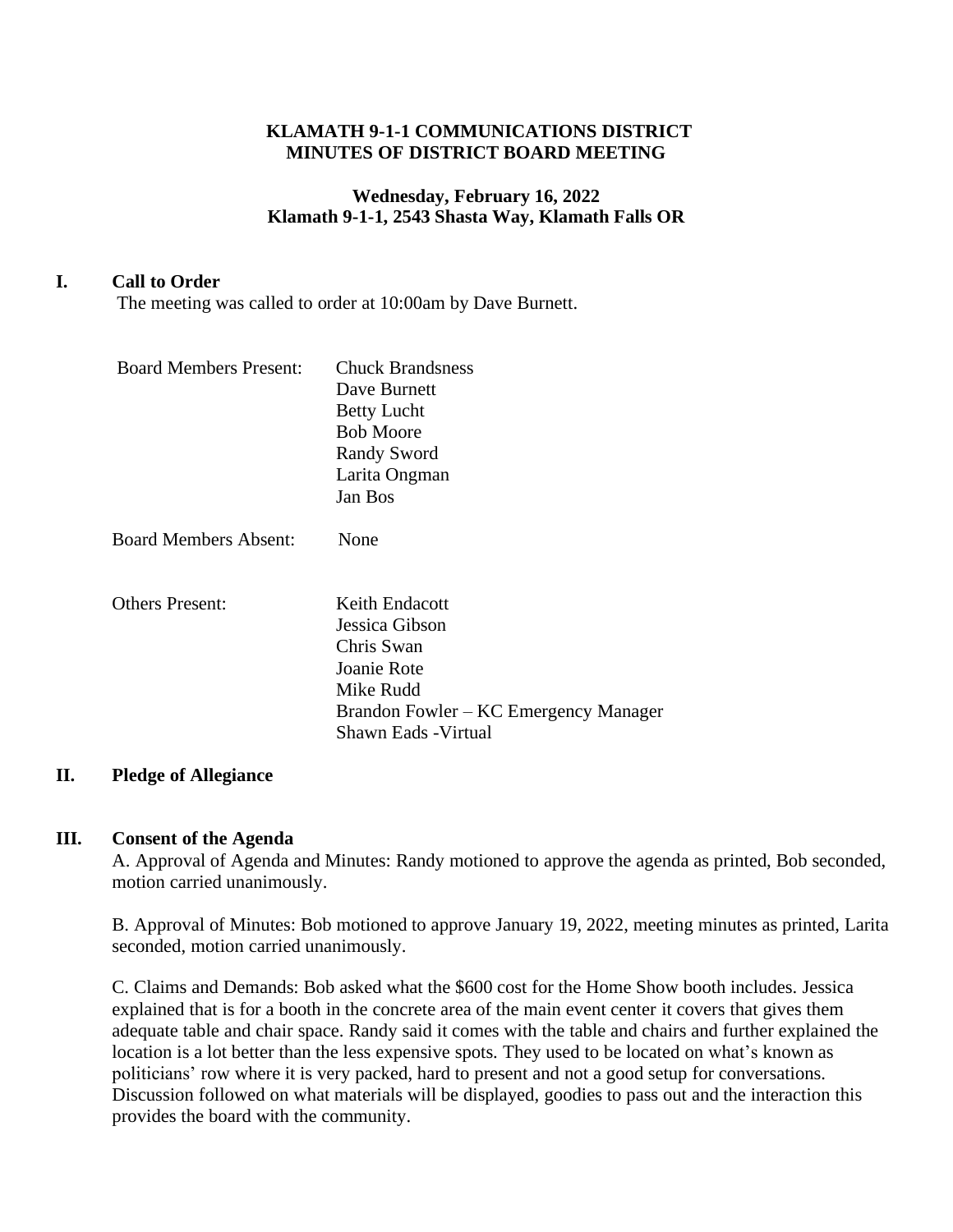Bob motioned to accept claims and demands for February as printed, Randy seconded, motion carried unanimously.

Bob asked what telecom position we are hiring for. Keith explained this is a dispatcher position and not a radio technical position that he may be used to associating that term with.

### **IV. Old Business.**

A. Strategic Vision - Subcommittee Report: Keith reported that no specific meeting was held but a CAD demonstration was presented by Motorola last week with attendance from our partner agencies. This confirmed the complexity of the project in that you can't change CAD without having an impact on law, fire, jail records and such. It will take collaboration and partnership from our user agencies to move forward with this project. We will be getting a different vendor demo before putting out an RFP and obtaining quotes. Discussion followed on the CAD we currently use, its capabilities and what other agencies use. Larita said if we switch to other another system it would cost more than if we stay with the current vendor so can we ask them for an updated product. Keith explained that the current CAD vendor has released updates but doesn't plan to modernize their product. From previous conversations they are not motivated to rewrite and update to the new CAD world for our consideration to remain using their product. But we will consider any bid received via the RFP process. Larita asked what the estimated cost would be? Keith said he can not put a dollar amount on that; it will take collaboration from partner users to do an upgrade. The complexity would be to add a reasonable cost sharing from user agencies to do the upgrade. Larita asked if we know of other agencies in the state to partner with and what is the project timeline. Keith said the project can take months to possibly years to get to the point of deployment. Randy said we are only talking about dealing with our user agencies and not other PSAPS in the state. Keith agreed that is correct. There is a benefit to having regionalized CAD but for our region it is too big and far apart. The configuration is unique at each center, and you are paying for many hours of highly customized system utilities and data. Bob asked if a list from the vendor was provided of what they were presenting and what their CAD system will do. Keith said no they only provided an agenda for the day as it was a 6-hour presentation of demonstrating the program and all its capabilities in person. It was information gathering and will assist us when we are ready to go out for an RFP. Bob asked if in this network are we looking at KCSO, 911, medical, fire. Keith said we will need a formal agreement with KCSO, PD, Fire District 1 and the other smaller partners will be a boiler plate agreement on a smaller level for the use of and tracking who accesses our data. We are not in the record management business; our data pushes out to those agencies, and it becomes that agencies responsibility to house those records.

Betty said she noticed there was a helicopter that came in and she wondered do we dispatch and communicate with them. Keith said yes to both, and all is a coordinated effort with other partners.

B. SDAO Conference Review: Dave was the only one from the board that was able to attend, and he didn't like the repetitiveness of the keynote speaker on Friday. He liked the other classes and said it went well with good attendance being virtual.

C. Home Show: Dave asked if Jessica had brought the signup sheet. Jessica said no she was not the one that provided this in the past and that Randy had taken care of it, but she can and have one ready this afternoon or tomorrow. Randy said he already has this taken care of and will send out an email to the board for them to reply and sign up. In the past it has been just Betty and himself for a lot of the time so until they sign up and actually show up to help, he doesn't count them in.